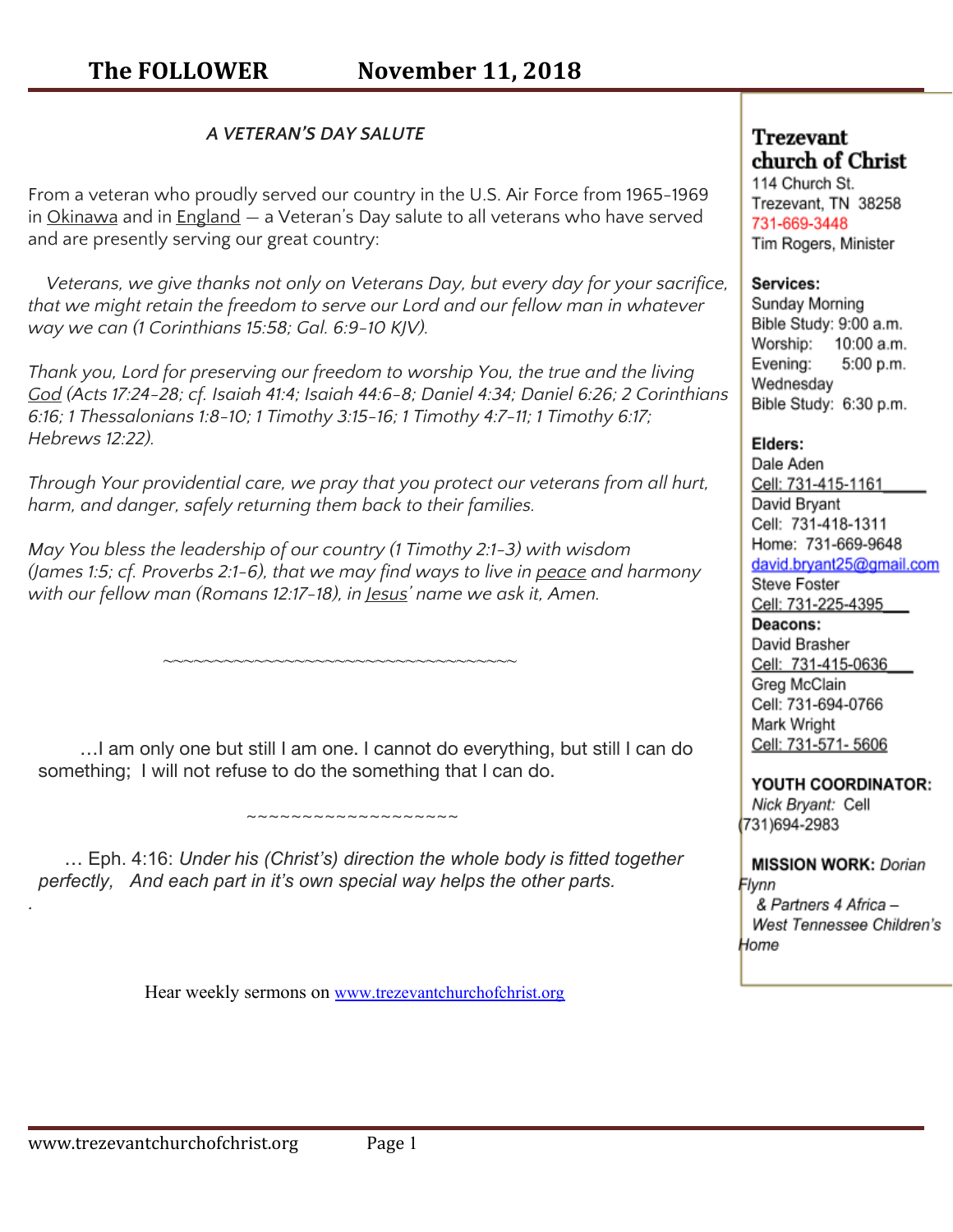## **BIRTHDAYS:**

November: 5-Drew Kelley 9-Haley Wilson 16-Sarah Moore 17-David Bryant 18- Hayden McClain 18-David Brasher 22-Gaylon Sydnor 28-Joshua Brasher

ANNIVERSARIES: Nov. 14- Barry & Jennifer Moore

LET RITA FOSTER KNOW IF WE DO NOT HAVE YOU LISTED HERE ON YOUR MONTH.

WHAT MUST I DO TO BE SAVED? We must hear the word of God. Romans 10:17 We must believe the word of God. Hebrews 11:6; John 3:16; Mark 16:15-16 We must repent of our sins. Luke 13:3; Acts 2:38 We must confess Christ before men. Matthew 10:32-33; Romans 10:9-10 We must be immersed for the remission of our sins. Acts 2:38; 22:16; I Peter 3:21 We must live faithfully until death. Revelation 2:10; Romans 12:1-2

#### **•THOSE TO SERVE – NOVEMBER l LIST IN FOYER**

(Please check for your assignment and PLEASE contact one of the Deacons if you know you are going to be absent on that date).

### *DATES TO REMEMBER:*

*No Fellowship Meal in November; Holiday Meal will be in December.!*



#### **SHUT-INS /NURSING HOME:**

Martha Nell Reed, Lakeside Retirement Community, 390 Dr. Smith Lane, McKenzie 38201 Elvy Sauls Jr, Life Care of Bruceton, 105 Rowland Ave., Bruceton 38317

**PRAYER** REQUESTS Orvaline Mann, cataract surgery; Penny Warren (tests rescheduled); Matt Williams' baby, Dawson; Monte Morris, test results on his heart were good; Christopher Dunavant ; Jason White is better; Sherry Garey; Nick Davenport's (Bethany Aden Davenport) father had three blockages and stents; Kaffie Green, Wanda Smith, Betty Hodge (Brownsville); Becky Cupples; Carnell McAlister; Shawn Lovelace, George Aylor; Lacey Appleton, Jimmy McClain;Dwayne Bateman; Sybil Hamilton, Tom Aden,

Doris Haskell, Mary Bryant, Harold Hutcherson, Charles Foster, Vicki Murphy (Lexington), Mike Lane, Ruth Bennett, Heather Harris, Chris Bowers; Aaron Sutton; Valerie Allen

**CANCER**: Pauline Fultz; Meklisha Ridgely; Tabitha Caviness, T. J. Goodrich; Hattie Brinkley, Billy Arnold, Brent Cox, Dan Foster, Ray Box, Denise Clemmer, Kenneth Foster, Joe Gordon, Linda Cherry; Jackie Smith, Keith Inman. Lynn Harrison, Deborah Browning, Christine Johnson, Jimmy Greene, Lalanie Murphy

SICK LIST: Daniel Roger, Dale Aden, Shirley Jennings